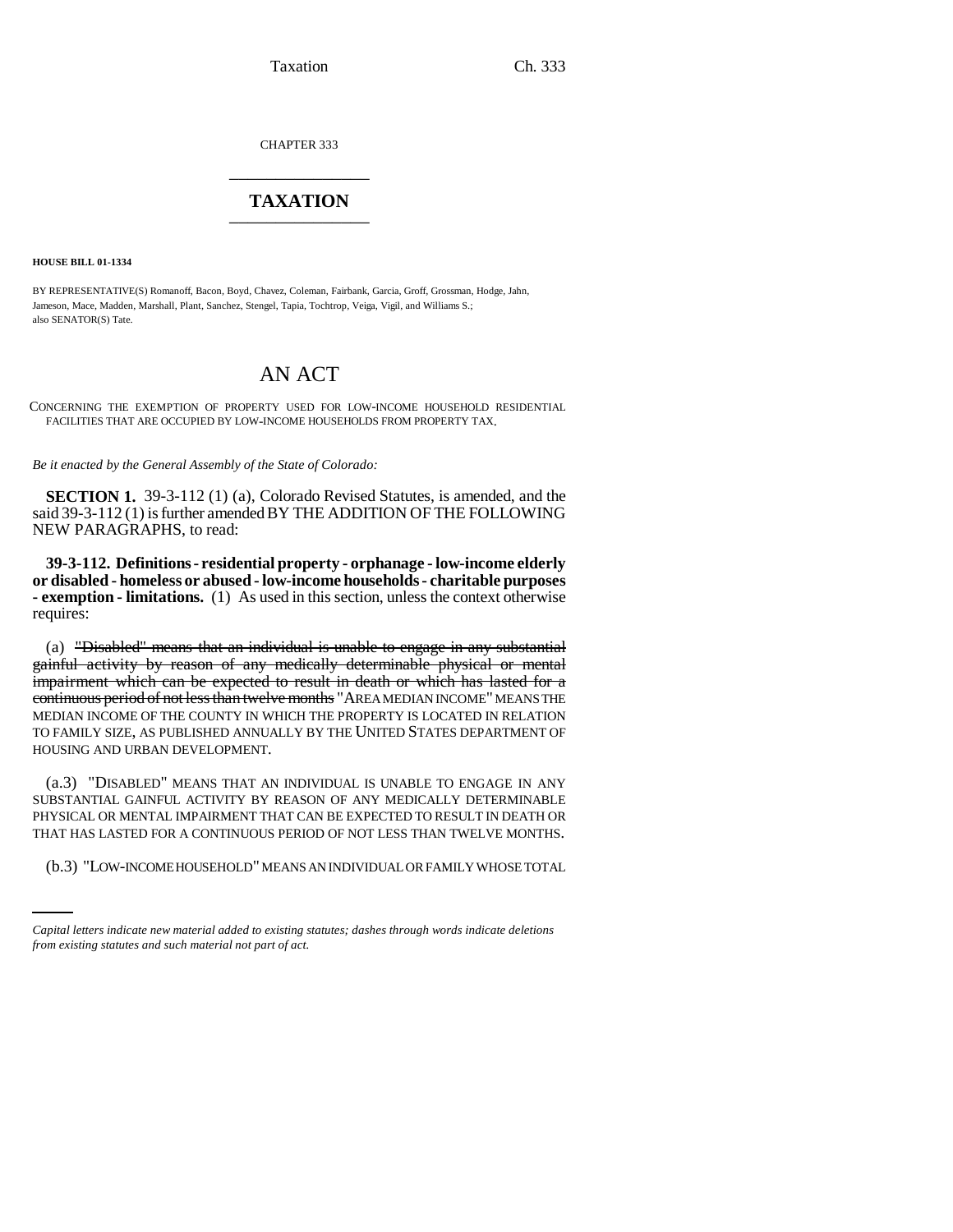## Ch. 333 Taxation

INCOME IS NO GREATER THAN THIRTY PERCENT OF THE AREA MEDIAN INCOME.

(b.5) "LOW-INCOME HOUSEHOLD RESIDENTIAL FACILITY" MEANS A FACILITY:

(I) THAT IS OPERATED AS A RESIDENTIAL FACILITY FOR LOW-INCOME HOUSEHOLDS;

(II) FOR WHICH THE PUBLISHED RENT SCHEDULE INCLUDES RENTS THAT A LOW-INCOME HOUSEHOLD CAN AFFORD BY EXPENDING NO MORE THAN THIRTY PERCENT OF THE LOW-INCOME HOUSEHOLD'S TOTAL INCOME FOR RENT AND UTILITIES; AND

(III) FOR WHICH THE OWNER OF THE FACILITY HAS SHOWN THAT THE RENT FOR THE FACILITY FOR WHICH THE EXEMPTION AUTHORIZED IN SUBSECTION (2) OF THIS SECTION APPLIES IS LOWER THAN THE RENT FOR A COMPARABLE FACILITY FOR WHICH SAID EXEMPTION DOES NOT APPLY BY AN AMOUNT EQUAL TO AT LEAST THE VALUE OF SAID EXEMPTION.

**SECTION 2.** 39-3-112 (3) (a) (II), Colorado Revised Statutes, is amended BY THE ADDITION OF A NEW SUB-SUBPARAGRAPH to read:

**39-3-112. Definitions - residential property - orphanage - low-income elderly or disabled - homeless or abused - low-income households - charitable purposes - exemption - limitations.** (3) In order for property to be exempt from the levy and collection of property tax pursuant to the provisions of subsection (2) of this section, the administrator shall be required to find, pursuant to the provisions of section 39-2-117, that:

(a) The residential structure is:

(II) Occupied by:

(D) LOW-INCOME HOUSEHOLDS WHO OCCUPY A LOW-INCOME HOUSEHOLD RESIDENTIAL FACILITY.

**SECTION 3.** 39-3-112 (3) (c) (II) (A), (3) (c) (III) (A), and (3) (c) (IV) (A), Colorado Revised Statutes, are amended, and the said 39-3-112 is further amended BY THE ADDITION OF A NEW SUBSECTION, to read:

**39-3-112. Definitions - residential property - orphanage - low-income elderly or disabled - homeless or abused - low-income households - charitable purposes - exemption - limitations.** (3) In order for property to be exempt from the levy and collection of property tax pursuant to the provisions of subsection (2) of this section, the administrator shall be required to find, pursuant to the provisions of section 39-2-117, that:

(c) The property is owned:

(II) (A) With respect to residential structures specified in sub-subparagraphs (A), and (C), AND (D) of subparagraph (II) of paragraph (a) of this subsection (3), during any compliance period, as defined by section  $42(i)(1)$  of the "Internal Revenue Code" of 1986", as amended, by any domestic or foreign limited partnership of which any